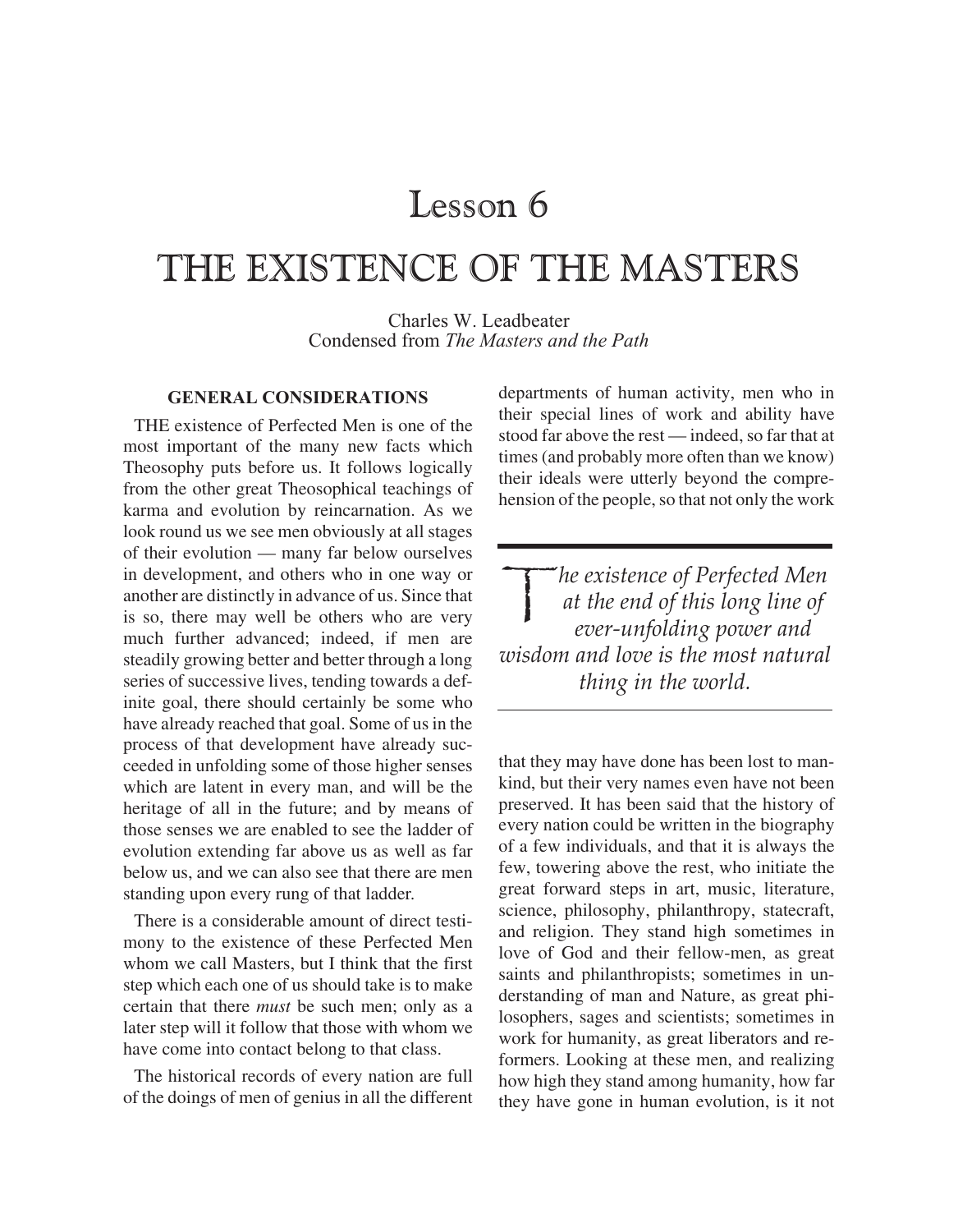

*A facsimile of one of the letters of the Mahatma Morya to A. P. Sinnett.* 

logical to say that we cannot see the bounds of human attainment, and that there may well have been, and even now may be, men far further developed even than they, men great in spirituality as well as knowledge or artistic power, men complete as regards human perfections — men precisely such as the Adepts or Supermen whom some of us have had the inestimable privilege to encounter?

This galaxy of human genius that enriches and beau tifies the pages of history is at the same time the glory and the hope of all mankind, for we know that these Greater Ones are the fore runners of the rest, and that They flash out as beacons, as veritable light-bearers to show us the path which we must tread if we wish to reach the glory which shall presently be revealed. We have long accepted the doctrine of the evolution of the forms in which dwells the

*he records of every great*<br>*religion show the presence*<br>*such Sunermen so full of t re li gion show the pres ence of such Su per men, so full of the Di vine Life that again and again they have been taken as the very representatives of God Himself.* 

Divine Life; here is the complementary and far greater idea of the evolution of that Life itself, showing that the very reason for that wondrous development of higher and higher forms is that the ever-swelling Life needs them in order to ex press it self. Forms are born and die, forms grow, decay and break; but the Spirit grows on eternally, ensouling those forms, and developing by means of experience gained in and through them, and as each form has served its turn and is outgrown, it is cast aside that another and better form may take its place.

The existence of Perfected Men at the end of this long line of ever-unfolding power and wis dom and love is the most natural thing in the world. Even beyond Them — beyond our sight and our comprehension — stretches a vista of still greater glory; some hint of that we may endeavor to give later, but it is useless to speak of it now.

The logical consequence of all this is that there must be Perfected Men, and there are not wanting signs of the existence of such Men in all ages who, instead of leaving the world entirely, to pursue a life of their own in the divine or superhuman kingdoms, have remained in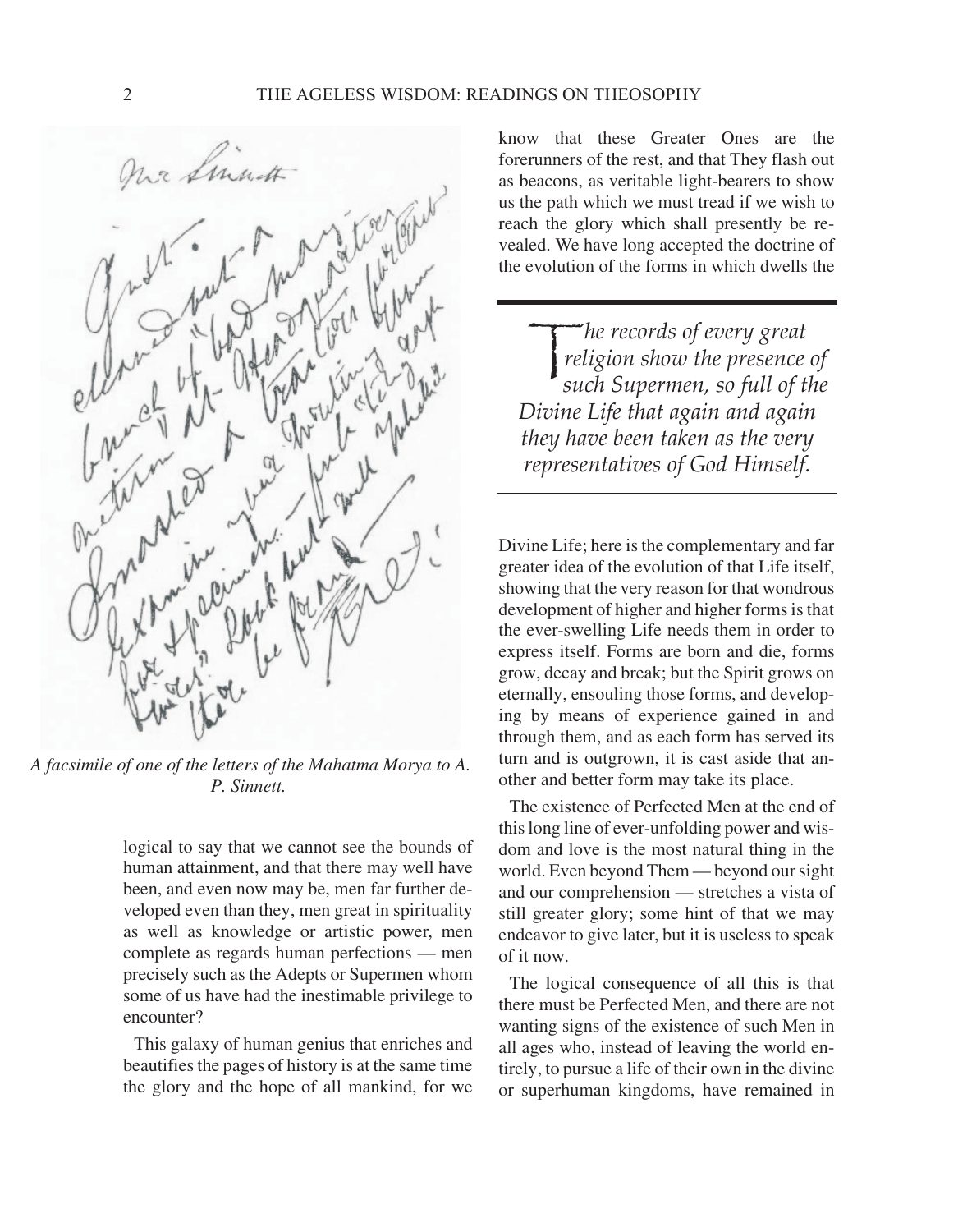touch with humanity, through love of it, to assist its evolution in beauty and love and truth, to help, as it were, to cultivate the Perfect Man  $$ just as here and there we find a botanist who has special love for plants, and glories in the production of a perfect orange or a perfect rose.

### **THE TESTIMONY OF THE RELIGIONS**

The records of every great religion show the presence of such Supermen, so full of the Divine Life that again and again they have been taken as the very representatives of God Himself. In every religion, especially at its founding, has such an One appeared, and in many cases more than one. The Hindus have their great Avataras or divine incarnations, such as Shri Krishna, Shri Shankaracharya, and the Lord Gautama Buddha, whose religion has spread over the Far East, and a great galaxy of Rishis, of Saints, of Teachers; and these Great Ones took interest not only in awakening men's spiritual natures, but also in all affairs that made for their well-being on earth. All who belong to the Christian world know, or ought to know, much about the great succession of prophets and teachers and saints in their own dispensation, and that in some way (perhaps not clearly understood) their Supreme Teacher, the Christ Him self, was and is Man as well as God. And all the earlier religions (decadent as some of them may be amid the decay of nations), down even to those of primitive tribes of men, show as out standing features the existence of Supermen, helpers in every way of the child like people among whom They dwelt. An enumeration of these, interesting and valuable as it is, would take us too far aside from our present purpose, so I will refer the reader for it to Mr. W. Williamson's ex cel lent book *The Great Law*.

## **RECENT EVIDENCE**

There is much direct and recent evidence for the existence of these Great Ones. In my earlier days I never needed any such evidence, because I was fully persuaded as a result of my studies that there *must* be such people. To believe that there were such glorified Men seemed perfectly natural, and my only desire was to meet Them face to face. Yet there are many among the newer members of the Society who, reasonably enough, want to know what evidence there is. There is a considerable amount of personal testimony. Madame Blavatsky and Colonel Olcott, the co-founders of The Theosophical Society, Dr. Annie Besant, our present President, and I my self — all of us have seen some of

 $\begin{array}{c} \hline \end{array}$ *here are a few cases in which* both the Adept and the person *who saw Him were in the phys i cal body. It hap pened with Ma dame Blavatsky.*

these Great Ones, and many other members of the Society have also been privileged to see one or two of Them, and there is ample testimony in what all these people have written.

It is sometimes objected that those who saw Them, or fancied that they did so, may have been dreaming or perhaps deluded. The chief reason, I think, for the possibility of such a suggestion is that we have very rarely seen the Adepts at a time when both They and we were in our physical bodies. In the early days of the Society, when only Madame Blavatsky had developed higher faculties, the Masters not infrequently materialized Themselves so that all could see Them, and showed Themselves thus physically on various occasions. You will find many records of such happenings in the earlier history of our Society, but of course the Great One so showing Himself was not in His physical body, but in a materialized form.

Many of us habitually and constantly see Them during our sleep. We go out in our astral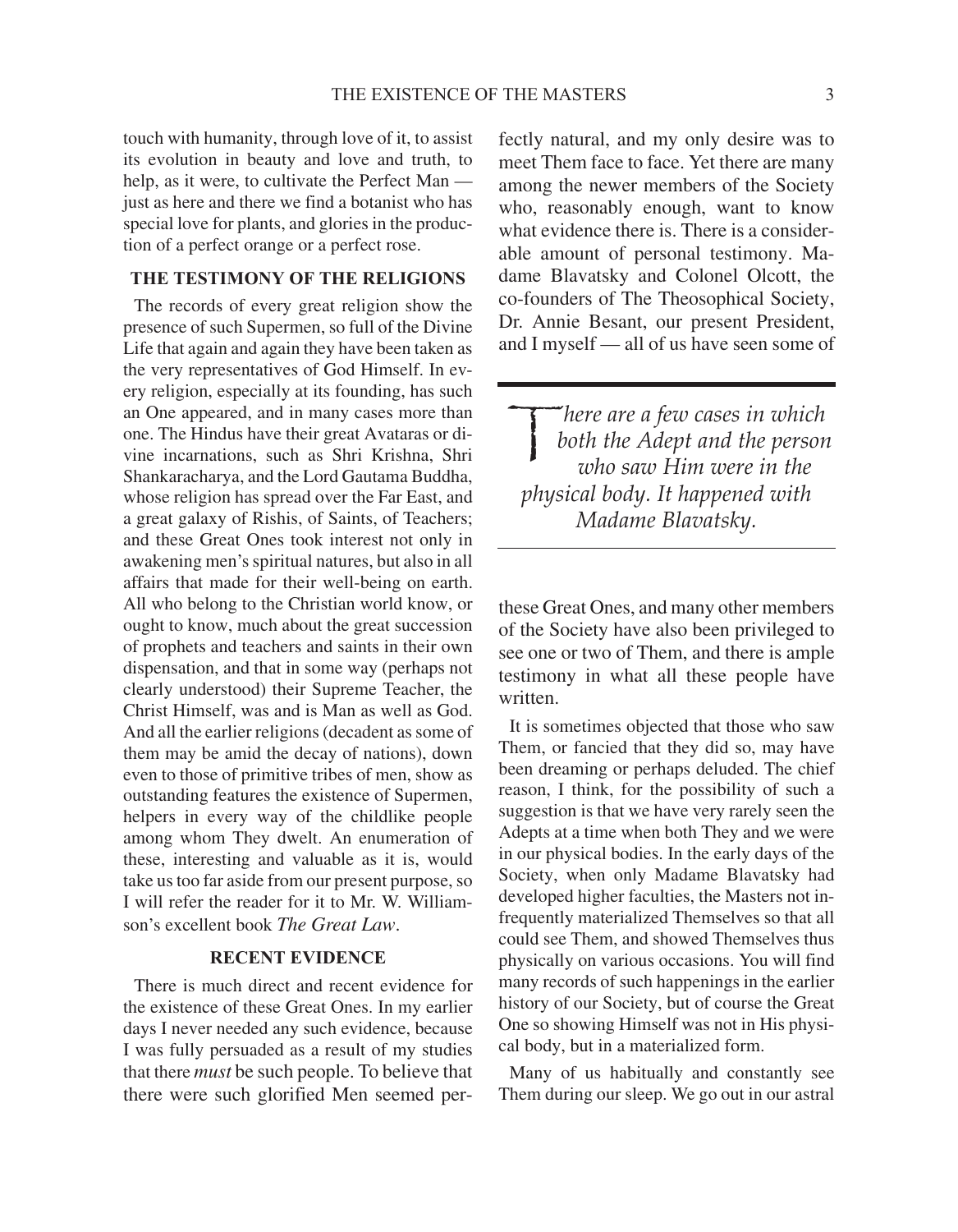bodies (or in the mental body, according to our development) and we visit Them and see Them in Their physical bodies; but we are not at that time in ours, and that is why on the physical plane people tend to be sceptical about such experiences. Men object: "But in these cases either you who saw Them were out of the physical body, and may have been dreaming or deluded,

*s part of Their work, some of*<br>*these great Brothers whom u*<br>*call Masters of the Wisdom ar these great Brothers whom we call Mas ters of the Wis dom are will ing to take pu pil-apprentices and teach them; but They form only a small sec tion of the mighty Body of Per fected Men.*

or Those who appeared to you came phenomenally and then disappeared again; so how do you know that They were what you suppose Them to be?"

There are a few cases in which both the Adept and the person who saw Him were in the physical body. It happened with Madame Blavatsky; I have heard her testify that she lived for some time in a monastery in Nepal, where she saw three of our Masters constantly in Their physical vehicles. Some of Them have come down more than once from Their mountain retreats into India in Their physical bodies. Colonel Olcott spoke of having seen two of Them on those occasions; he had met the Master Morya and also the Master Kuthumi. Damodar K. Mavalankar, whom I knew in 1884, had encountered the Master Kuthumi in His physical body. There was the case of S. Ramaswami Iyer, a gentleman whom I knew well in those days, who had the experience of meeting the Master Morya physically, and has written an account of that meeting which I shall quote later; and there was the case of Mr. W. T. Brown of the London Lodge, who also was privileged to meet one of the Great Ones under similar conditions. There is also a vast amount of Indian testimony which has never been collected and sifted, mainly because those to whom these experiences came were so thoroughly persuaded of the existence of Supermen and of the possibility of meeting Them that they did not regard any individual case as worthy of record.

### **PERSONAL EXPERIENCE**

I myself can report two occasions on which I have met a Master, both of us being in the physical vehicle. One of Them was the Adept to whom the name of Jupiter was assigned in the book of *The Lives of Alcyone*, who greatly assisted in the writing of portions of Madame Blavatsky's famous work *Isis Unveiled*, when that was being done in Philadelphia and New York. When I was living at Adyar, He was so kind as to request my revered teacher, Swami T. Subba Row, to bring me to call upon Him. Obeying His summons we journeyed to His house, and were most graciously received by Him. After a long conversation of the deepest interest, we had the honor of dining with Him, Brahman though He be, and spent the night and part of the next day under His roof. In that case it will be admitted that there could be no question of illusion. The other Adept whom I had the privilege of encountering physically was the Master the Comte de St. Germain, called sometimes the Prince Rakoczy. I met Him under quite ordinary circum stances (without any previous appointment, and as though by chance) walking down the Corso in Rome, dressed just as any Italian gentleman might be. He took me up into the gardens on the Pincian hill, and we sat for more than an hour talking about the Society and its work; or perhaps I should rather say that He spoke and I listened, although when He asked questions I answered.

Other members of the Brotherhood I have seen under varying circum stances. My first encounter with one of them was in a hotel in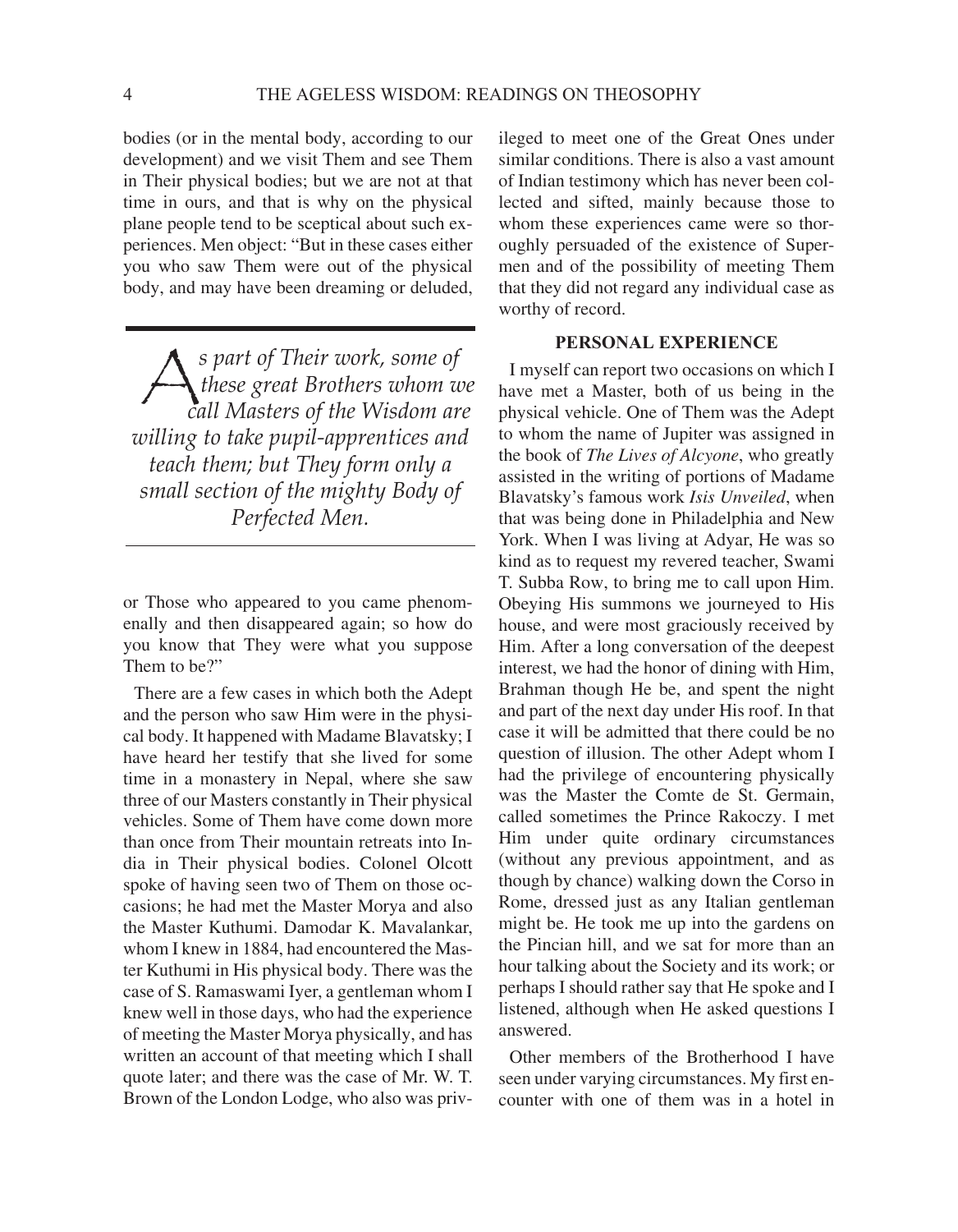Cairo; I was on my way out to India with Madame Blavatsky and some others, and we stayed in that city for a time. We all used to gather in Madame Blavatsky's room for work, and I was sitting on the floor, cutting out and arranging for her a quantity of newspaper articles which she wanted. She sat at a table close by; indeed my left arm was actually touching her dress. The door of the room was in full sight, and it certainly did not open; but quite suddenly, without any preparation, there was a man standing al-

*M aster Morya came to us one<br>day, looking exactly as<br>though in a physical body: H day, look ing ex actly as though in a phys i cal body; He walked through the room where I was in or der to com mu ni cate with Ma dame Blavatsky, Who was in her bed room in side.* 

most between me and Madame Blavatsky. Within touch of both of us. It gave me great start, and I jumped up in some confusion; Madame Blavatsky was much amused and said: "If you do not know enough not to be startled at such a trifle as that, you will not get far in this occult work." I was introduced to the visitor, who was not then an Adept, but an Arhat, which is one grade below that state; He has since become the Master Diwal Kul.

Some months after that the Master Morya came to us one day, looking exactly as though in a physical body; He walked through the room where I was in order to communicate with Madame Blavatsky, Who was in her bedroom inside. That was the first time I had seen him plainly and clearly, for I had not then developed my latent senses sufficiently to remember what I saw in the subtle body. I saw the Master Kuthumi under similar conditions on the roof of our Headquarters at Adyar; He was stepping

## **The Age of Adepts**

In a conversation in 1887 with the<br>author Charles Johnston (husband of<br>H.P.B.'s niece, Vera), when Mr.  $\blacksquare$  n a conversation in 1887 with the author Charles Johnston (husband of Johnston asked H.P.B. something about her Master's age (the Mahatma Morya), she replied, "My dear, I cannot tell you ex actly, for I do not know. But this I will tell you. I met him first when I was twenty. He was at the very prime of man hood then. I am an old woman now, but he has not aged a day. He is still in the prime of manhood. That is all I can say. You may draw your own conclusions." When Mr. Johnston persisted and asked whether the Mahatmas had discovered the elixir of life, she replied seriously: "That is no fable. It is only the veil hiding a real occult process, warding off age and dissolution for periods which would seem fabulous, so I will not mention them. The secret is this: for every man there is a climacteric, when he must draw near to death: if he has squandered his life-powers, there is no escape for him; but if he has lived according to the law, he may pass through and so continue in the same body almost indefinitely."

VIR GINIA HANSON

over a balustrade as though He had just materialized from the empty air on the other side of it. I have also many times seen the Master Djwal Kul on that roof in the same way.

This would, I suppose, be considered less certain evidence, since the Adepts came as apparitions do; but, as I have since learned to use my higher vehicles freely, and to visit these Great Ones in that way, I can testify that Those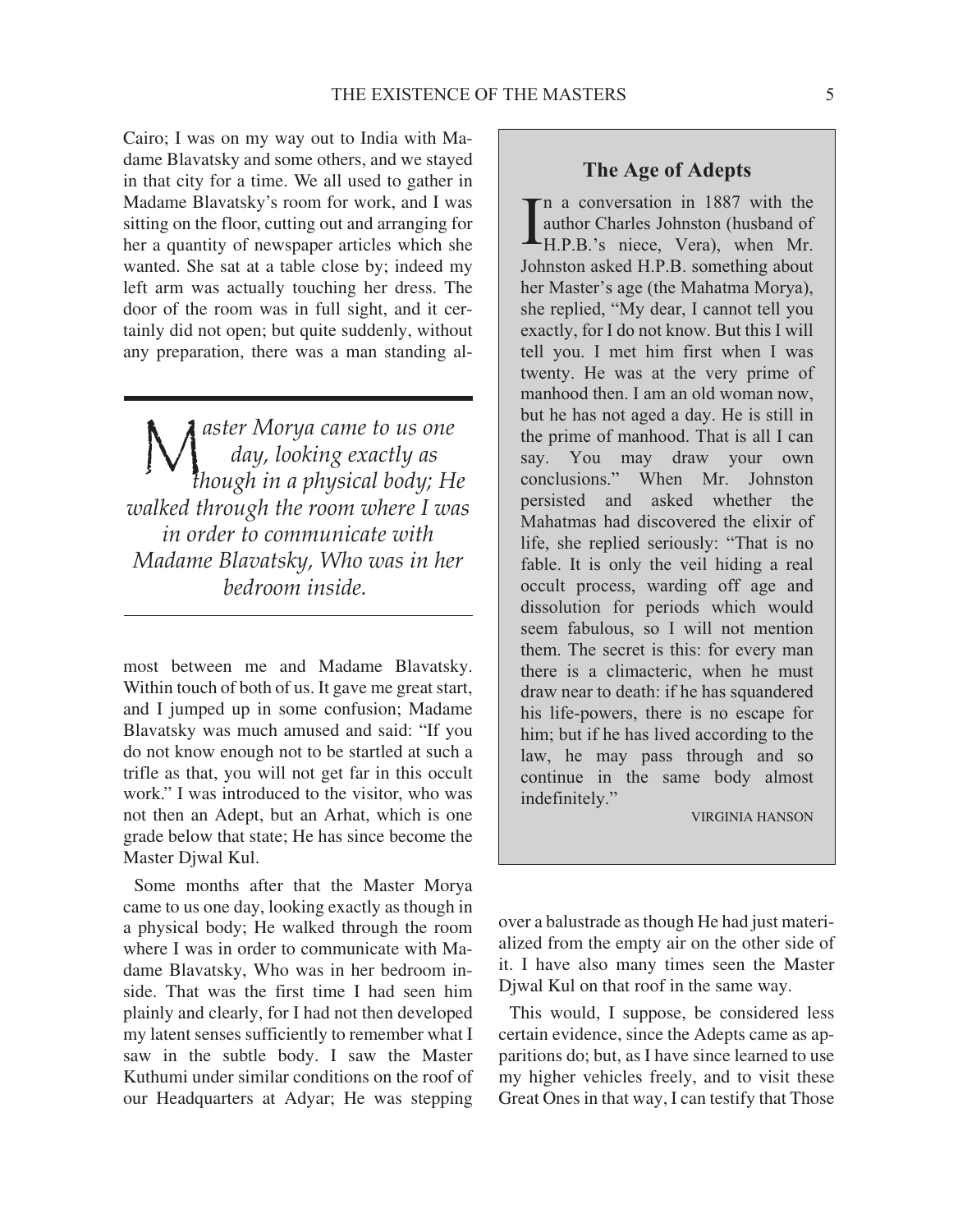# An Encounter with the Mahatma Morya

Henry Steel Olcott

O ur eve ning's work on Isis was finished, I had bade goodnight to HPB, retired to my own room, closed the door as usual, sat me down to read and smoke, and was soon absorbed in my book.

All at once, as I read with my shoulder a little turned from the door, there came a gleam of something white in the right-hand corner of my right eye; I turned my head, dropped my book in astonishment, and saw towering above me in his great stature an Oriental clad in white garments, and wearing a head cloth or turban of amber-striped fabric, hand-embroidered in yellow floss silk. Long raven hair hung from under his turban to the shoulders; his black beard, parted vertically on the chin in the Rajput fashion, was twisted up at the ends and carried over the ears; his eyes were alive with soul fire, eyes which were at once benignant and piercing in glance.

He was so grand a man, so im bued with the majesty of moral strength, so luminously spiritual, so evidently above average humanity, that I felt abashed in his presence, and bowed my head and bent my knee as one does before a god or a godlike personage. A hand was lightly laid on my head, a sweet though strong voice bade me be seated, and when I raised my eyes, the Presence was seated in the other chair beyond the table.

He told me he had come at the crisis when I needed him, that my actions had brought me to this point, that it lay with me alone whether he and I should meet often in this life as co-workers for the good of mankind, that a great work was to be done for humanity, and I had the right to share in it if I wished, that a mysterious tie, not now to be explained to me, had drawn my colleague [HPB] and myself together, a tie which could not be broken, however strained it might be at times. He told me things about HPB that I may not repeat, as well as things about myself, that do not concern third parties.

At last he rose, I wondering at his great height and observing the sort of splendor in his countenance — not an external shining, but the soft gleam, as it were, of an inner light — that of the spirit.

Suddenly the thought came into my mind: "What if this be but hallucination; what if HPB has cast a hypnotic glamour over me? I wish I had some tangible object to prove to me that he has really been here, something that I might handle after he is gone!"

The Master smiled kindly as if reading my thought, untwisted the fehta [turban] from his head, benignantly saluted me in farewell and was gone: his chair was empty; I was alone with my emotions! Not quite alone, though, for on the table lay the embroidered head cloth, a tangible and enduring proof that I had not been "overlooked," or psychically be fooled, but had been face to face with one of the Elder Brothers of Humanity.

To run and beat at HPB's door and tell her my experience was the first natural impulse, and she was as glad to hear my story as I was to tell it. I returned to my room to think, and the gray morning found me still thinking and resolving. I have been blessed with meetings with this Master and others since then.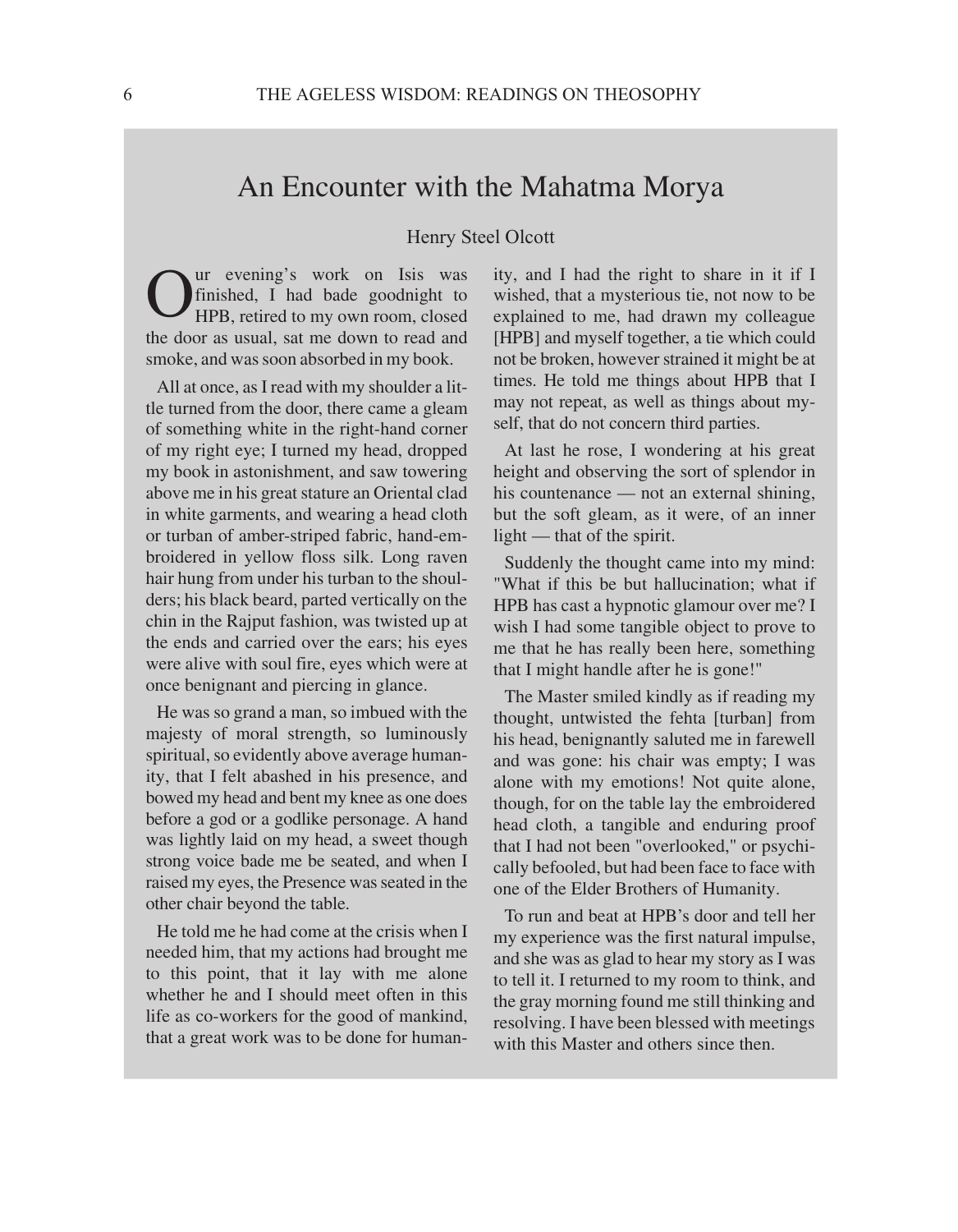who in the early years of the Society came and materialized for us are the same Men whom I have often since seen living in Their own homes. People have suggested that I and others who have the same experience may be but dreaming, since these visits take place during the sleep of the body; I can only reply that it is a remarkably consistent dream, extending in my own case over forty years, and that it has been dreamt simultaneously by a large number of people.

Those who wish to collect evidence about these matters (and it is quite reasonable that they should wish to do so) should turn to the earlier literature of the Society. If they meet our President, they can hear from her how many of the Great Ones she has seen on different occasions: and there are many of our members who will bear witness without hesitation that they have seen a Master. It may be that in meditation they have seen His face, and later have had definite proof that He is a real being. Much evidence may be found in Colonel Olcott's *Old Diary Leaves*, and there is an interesting treatise called *Do the Brothers Exist?* written by Mr. A. O. Hume, a man who stood high in the Civil Service in India, and worked much with our late Vice-President, Mr. A. P. Sinnett. It was published in a book entitled *Hints on Esoteric Theosophy*. Mr. Hume, who was a sceptical Anglo-Indian with a legal mind, went into the question of the existence of the Brothers (as the Masters are also called, because They belong to a great Brotherhood, and also because they are the Elder Brothers of humanity) and even at that early date decided that he had overwhelming testimony that They did exist; and very much more evidence has accumulated since that book was published.

The possession of extended vision and other faculties resulting from the unfolding of our latent powers has also brought within our constant experience the fact that there are other orders of beings than the human, some of whom rank along side the Adepts in a grade of existence higher than our own. We meet with some whom we call Devas or Angels, and with others whom we see to be far beyond ourselves in every respect.

H raving finished with human life, the Perfected Man usually drops His various material bodies. but He retains the power to take up any of them if ever He should need them in course of His work. In the majority of cases, one who gains that level no longer needs a physical body. He no longer retains an astral, a mental or even a causal body, but lives permanently at His highest level. Whenever for any purpose He needs to

 $\begin{array}{c} \hline \end{array}$ *here is a great Brotherhood, and its Mem bers are in con stant com mu ni ca tion with one an other; but Their com mu ni ca tion is on higher planes* and They do not necessarily live *to gether.* 

deal with a lower plane, He must take a temporary vehicle belonging to that plane, because only through the medium of its matter can He come into contact with those who live therein. If He wishes to talk to men physically, He must take a physical body; He must have at least a partial materialization, or He cannot speak. In the same way, if He wishes to impress our minds, He must draw round himself a mental body. Whenever He needs in His work to take a lower vehicle, He has the power to do so; but He holds it only temporarily. There are seven lines of still further progress along which the Perfected Man can go, a list of which we shall give in a later chapter.

### **THE BROTHERHOOD OF ADEPTS**

The world is guided and directed to a large extent by a Brotherhood of Adepts to which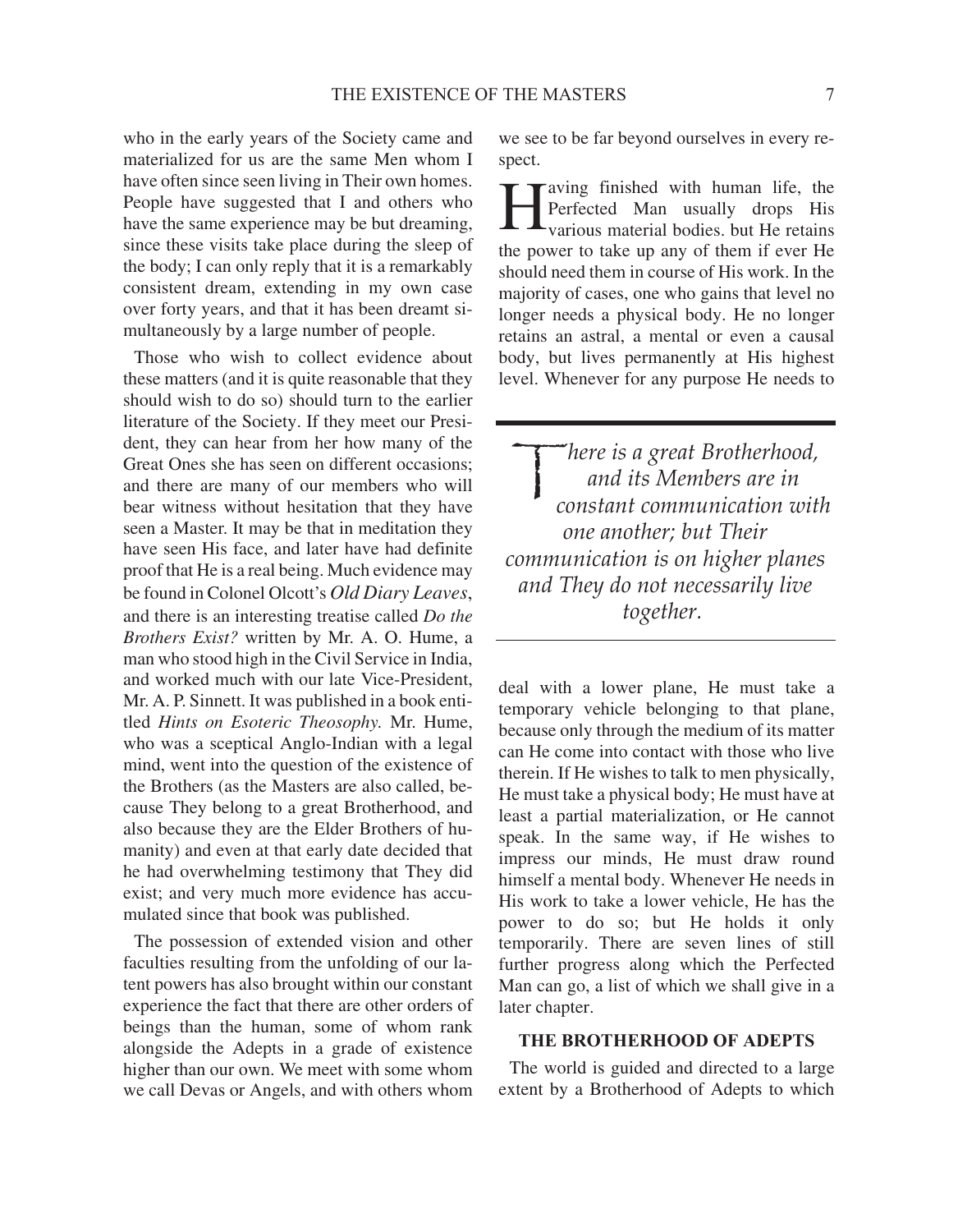our Masters belong. Theosophical students make all sorts of mistakes about Them. They often regard Them as a great monastic community, all living together in some secret place. They suppose Them sometimes to be Angels, and many of our students have thought that They were all Indian, or that They all resided in the Himalayas. None of these hypotheses is true. There is a great Brotherhood, and its Members are in

*think that the outstanding*<br>*characteristic of the Adept*,<br>*mared with ourselves is tha char ac ter is tic of the Ad ept, as com pared with our selves, is that He looks upon everything from an ab so lutely dif fer ent point of view.*

constant communication with one another; but Their communication is on higher planes and They do not necessarily live together. As part of Their work, some of these great Brothers whom we call Masters of the Wisdom are willing to take pupil-apprentices and teach them; but They form only a small section of the mighty Body of Perfected Men.

There are seven types of men, for every one belongs to one of the seven Rays into which the great wave of evolving life is distinctly divided. It would seem that one Adept on each of the Rays is appointed to attend to the training of begin ners, and all those who are coming along His particular Ray of evolution pass through His hands.

No one below the rank of Adept is permitted to assume full responsibility for a novice, though those who have been chelas for a number of years are often employed as deputies, and receive the privilege of helping and advising promising young aspirants. These older pupils are gradually being trained for their future work when they in turn shall become Adepts, and they

are learning to take more and more of the routine work off the hands of their Masters, so that the latter may be set free for higher labors which only They can undertake. The preliminary selection of candidates for discipleship is now left to a large ex tent in the hands of these older workers, and the candidates are temporarily linked with such representatives rather than directly with the great Adepts. But the pupils and the Master are so wonderfully one that perhaps this is almost "a distinction without a difference."

#### **THE POWERS OF THE ADEPT**

The powers of the Adept are indeed many and wonderful, but they all follow in natural sequence from faculties which we ourselves possess. It is only that They have these faculties in a very much greater degree. I think that the outstanding characteristic of the Adept, as com pared with our selves, is that He looks upon everything from an absolutely different point of view; for there is in Him nothing whatever of the thought of self which is so prominent in the majority of men. The Adept has eliminated the lower self, and is living not for self but for all, and yet, in a way that only He can really understand, that *all* is truly Him self also. He has reached that stage in which there is no flaw in His character, nothing of a thought or feeling for a personal, separated self, and His only motive is that of helping forward evolution, of working in harmony with the Logos who directs it.

Perhaps the next most prominent characteristic is His all-round development. We are all of us imperfect; none has attained the highest level in any line, and even the great scientist or the great saint has usually reached high excellence in one thing only, and there remain other sides of his nature not yet unfolded. All of us possess some germ of all the different characteristics, but always they are but partially awakened, and one much more than another.